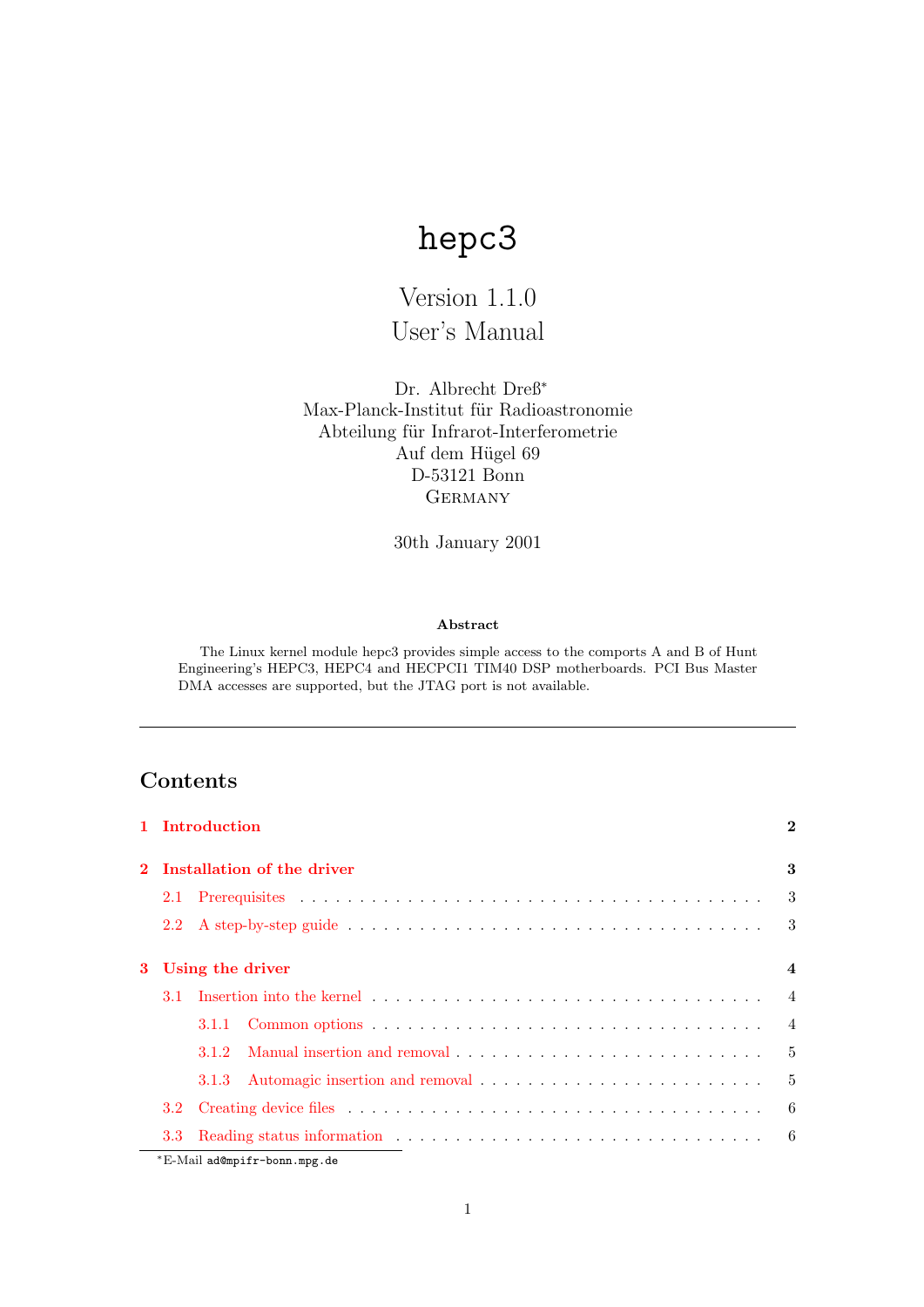| 4 Accessing comports from user programs |                                                                                                                                                                                                                                       |   |  |
|-----------------------------------------|---------------------------------------------------------------------------------------------------------------------------------------------------------------------------------------------------------------------------------------|---|--|
|                                         |                                                                                                                                                                                                                                       |   |  |
|                                         | read and write enterpreteration of the contract of the contract of the contract of the contract of the contract of the contract of the contract of the contract of the contract of the contract of the contract of the contrac<br>4.2 |   |  |
|                                         | 4.3 select and poll in the contract of the contract of the contract of the contract of the contract of the contract of the contract of the contract of the contract of the contract of the contract of the contract of the con        |   |  |
|                                         |                                                                                                                                                                                                                                       |   |  |
|                                         |                                                                                                                                                                                                                                       |   |  |
|                                         | 5 Platform specific remarks                                                                                                                                                                                                           | 8 |  |
|                                         |                                                                                                                                                                                                                                       |   |  |
|                                         |                                                                                                                                                                                                                                       |   |  |
|                                         |                                                                                                                                                                                                                                       |   |  |
|                                         | A License                                                                                                                                                                                                                             | 9 |  |

## <span id="page-1-0"></span>1 Introduction

The Linux kernel module hepc3 is a character device driver which enables the kernel to support up to eight of Hunt Engineering's HEPC3, HEPC4 (standard PCI) or HECPCI1 (CompactPCI) TIM40 DSP motherboards. The hardware specifications for these boards can be obtaind from the following web addresses:

HEPC3: <http://www.hunteng.co.uk/products/c4x/hepc3.htm>

HEPC4: <http://www.hunteng.co.uk/products/c4x/hepc4.htm>

HECPCI1: <http://www.hunteng.co.uk/products/c4x/hecpci1.htm>

The driver supports both comports A and B. For comport A, the boards can act as PCI Bus Masters, which increases the data transfer rate and reduces the cpu load. Comport B uses an interrupt-driven mode, which is also selectable for port A. The JTAG port is not supported, and as I do not have the necessary hard- and software, it is not likely that I will add it in the future.

The driver and all accompanying documentation is

#### Copyright  $\odot$  Albrecht Dreß 1999 — 2001.

It is free software, and you are welcome to redistribute it unter the terms of the GNU General Public License as published by the Free Software Foundation; either version 2 of the License, or (at your option) any later version.

The driver is distributed in the hope that it will be useful and work with your system's configuration. Due to the fact that the driver is free, it is provided WITHOUT ANY WARRANTY; without even the implied warranty of MERCHANTABILITY or FITNESS FOR A PAR-TICULAR PURPOSE. See the GNU General Public License, which can be found in appendix [A](#page-8-1) of this document (page [9](#page-8-2) ff.) for details.

Please report bugs or suggestions to [ad@mpifr-bonn.mpg.de](mailto:ad@mpifr-bonn.mpg.de) or send mail to:

Albrecht Dreß Max-Planck-Institut für Radioastronomie Box 2024 D-53010 Bonn Germany.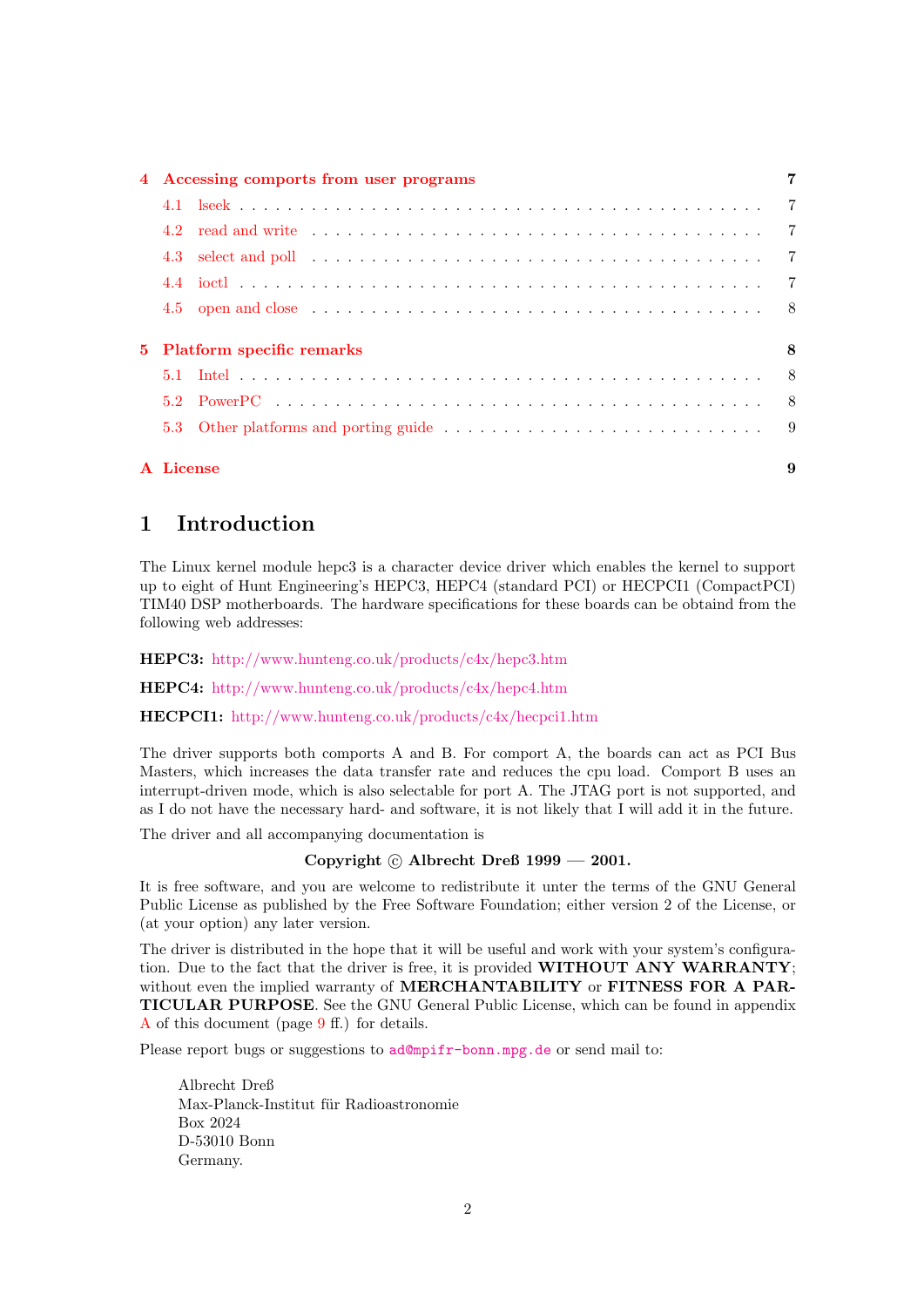## <span id="page-2-3"></span><span id="page-2-0"></span>2 Installation of the driver

#### <span id="page-2-1"></span>2.1 Prerequisites

To install the driver you will need

• the file hepc3-1.1.0.tar.gz which is available from UNC's metalab archive (formerly known as sunsite) in the directory

<http://metalab.unc.edu/pub/Linux/kernel/misc-cards/>

and its mirrors. New versions of the driver will follow this naming scheme;

- a Linux system with kernel version 2.0.x or 2.2.x. Late 2.1.x and early 2.3.x development kernels may also work, but this is not tested, as well as using it with 2.4.x kernels. Please note that the driver has only been tested with Linux/Intel and LinuxPPC. Other Linux/PCI platforms (e.g. Alpha) should also work. Please mail me your experiences;
- module support in the kernel, the kernel header files, the gcc, and the module utilities (insmod and friends);
- proc filesystem support is highly recommended but not necessary.

### <span id="page-2-2"></span>2.2 A step-by-step guide

For easy installation use the following steps:

• unpack the archive file:

tar -xzvf hepc3-1.1.0.tar.gz

• enter the directory hepc3-1.1.0 and run the configuration script. It will check your system's setup and create a makefile. The script accepts several options, to get a description type

./configure --help

There are only two options which are important for this module:

```
- --with-verbose-errors={yes|no}
```
Setting this option will enforce the driver to complain about several internal errors. This is needed for debugging purposes and there is no reason why you should enable it. The default is "no";

 $-$  --with-pci-busmaster={yes|no}

Port A of the HEPC3/HEPC4/HECPCI1 supports a PCI Bus Master DMA mode which will transfer data fast with much less cpu intervention. The default is yes, but there are several reasons why you do not want this feature:

- ∗ At least one board will be plugged into a slot which does not support PCI Bus Mastering or PCI Bus Mastering is broken on your machine. Consult your motherboard's manual for details. As cpu overhead would remove the advantages, it is not possible to mix several boards in one system with different settings for port A.
- ∗ PCI Bus Master DMA does not work on ix86 systems with Intel 440 chipsets (See section [5.1,](#page-7-2) page [8](#page-7-4)). configure tries to detect these chipsets and disables PCI Bus Master Mode, but if you know your motherboard uses an Intel 440 chipset, you should say no here.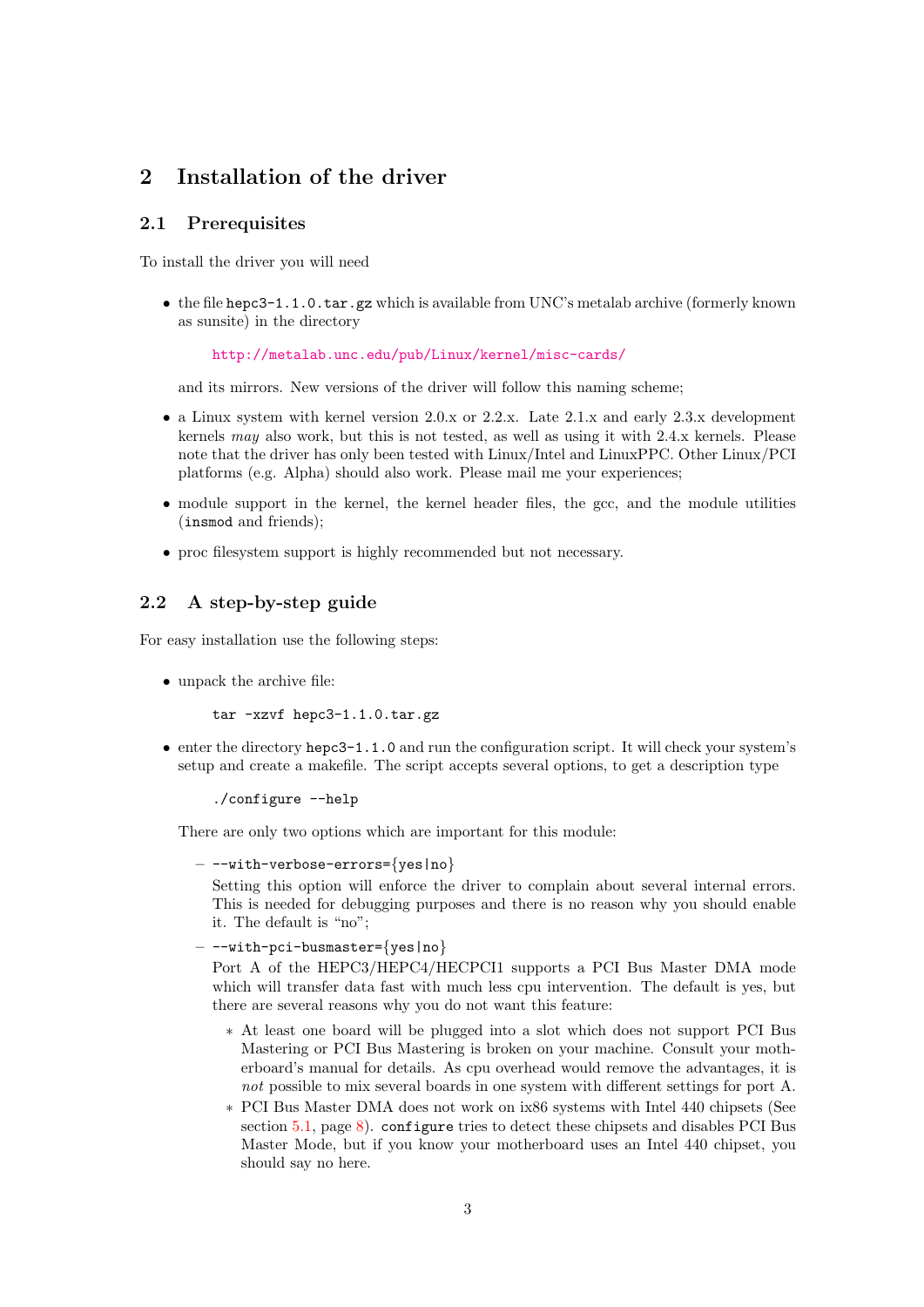<span id="page-3-4"></span>To configure hepc3, type

./configure <options>

The configure script prints a lot of status information on the screen. If everything was successful, just type

• make

to compile the module. If make was successful, type

make install

to install the compiled module and the header file to standard directories and

make install man

to copy the man page.

Before you can use the module, you have to insert it into the running kernel and create the corresponding device files. As you can use different approaches for this, this information is contained in the next section.

## <span id="page-3-0"></span>3 Using the driver

#### <span id="page-3-1"></span>3.1 Insertion into the kernel

#### <span id="page-3-2"></span>3.1.1 Common options

The module recognises several options for both manual and automatic insertion:

- hepc3 major=m sets the device's major number to m. Devices are identified by the kernel through their major numbers. A lot of them are pre-defined, and those currently supported can be found in /proc/devices in the section "Character devices". If you omit this option, the kernel will choose an appropriate number (usually at the upper end of the 0..255 range) for you, but you might end up with a different number each time you insert the module. With this option, you can avoid this, but you should choose the number carefully. The range from 60 to 63 should be safe;
- hepc3 buf size=s sets the sizes of the internal input and output buffers to  $s$  4-byte words each. As a rule of thumb, a larger buffer increases transfer speed if big chunks of data have to be transferred, but as kernel memory can not be swapped, the space for user programs decreases<sup>[1](#page-3-3)</sup>. For optimal memory usage, s should be a power of 2 for Linux 2.2 and slightly less than a power of two for Linux 2.0. The default is 1000 for Linux 2.0 and 1024 for Linux 2.2;
- hepc3 secure=v defines whether all users have access to the board reset ioctl call  $(v = 0, \text{ see})$ section [4.4,](#page-6-4) page [7](#page-6-5) for details) or only root may perfom this operation  $(v \neq 0)$ . The default is  $v = 1$ ;
- hepc3\_latency=l sets the value of the PCI Latency Timer Register to l. It influences the maximum time a board can request the bus during PCI Bus Master accesses from or to comport A. As a rule of thumb, a larger value gives more time to the hepc3 DMA, decreasing the chances of the cpu (and other pci devices) for data transfer. The default value (which should be a good choice in most cases) is 32. Note: this option is available only if the driver was compiled with PCI Bus Master DMA support.

<span id="page-3-3"></span><sup>&</sup>lt;sup>1</sup>The memory is allocated upon an open call, therefore unused ports need space only for some smaller internal structures.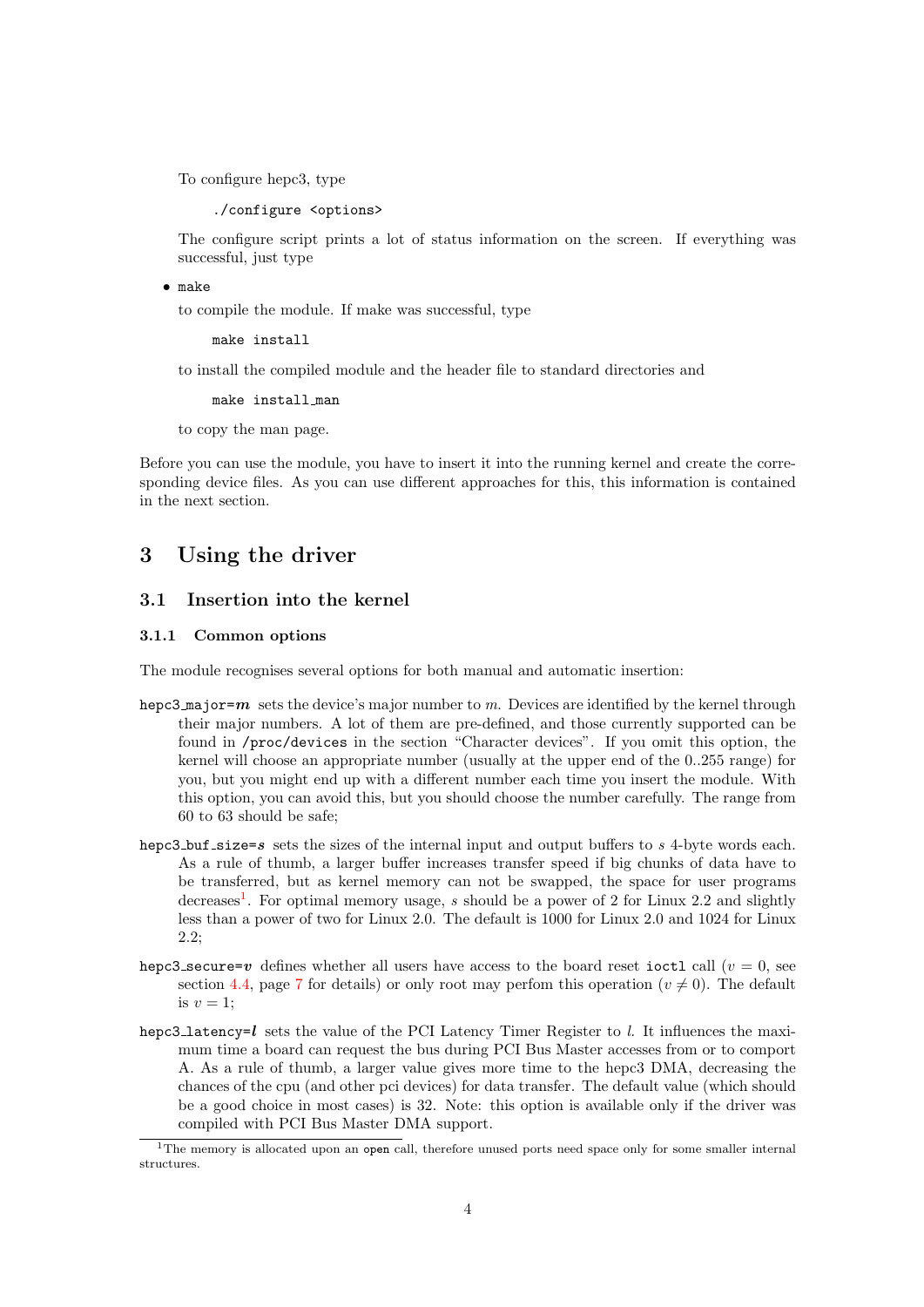#### <span id="page-4-0"></span>3.1.2 Manual insertion and removal

To insert the module by hand, just type as root

insmod hepc3 <options>

with zero or more of the options listed above. To check the result of insmod see the last few lines reported by dmesg. Typically, they will look like this:

hepc30: Hunt Engineering HEPC3/HEPC4/HECPCI1 [C]PCI TIM40 motherboard Rev. 0 hepc30: IRQ=11, IQ at 0x1280, 0x12c0, 0x1300, 0x1340, 0x1400 hepc3: character device has major number 254

The only information which is useful not only for debugging purposes is in the last line: the device major number which the kernel has assigned automatically if you did not pass a hepc3 major argument. You will need this number for the creation of the device files (see section [3.2](#page-5-0), page [6](#page-5-2)). Additional information can be obtained from the proc file entry (see section [3.3,](#page-5-1) page [6\)](#page-5-2).

To remove the module from the kernel as usual type (as root)

#### rmmod hepc3

The advantage of this method is the finer control over the module's options. The disadvantage, however, is that you must be root to do this. Therefore, most people will prefer the automatic insertion, as described in the next section.

#### <span id="page-4-1"></span>3.1.3 Automagic insertion and removal

The kernel runs a special process, the kernel daemon which can perform the actions described in the last section "automagically". Each time a process wants to access a device file, the kernel checks, whether it can support a device with the corresponding major number. If not, it asks the kernel daemon to find and insert the driver. A short time after the last process which used the driver terminated, the kernel daemon will remove the module. Everything is absolutely transparent for the user.

The kernel daemon needs the following setup to do its job:

- the module file hepc3.o must be in the directory /lib/modules/<version>/misc. This is done automatically, if you used make install during the installation;
- the file /etc/conf.modules or /etc/modules.conf must contain information which links the device's major number to the module file, and you must specify any options which should be passed to the module. Assuming you use the device major number 62 (see section [3.2](#page-5-0), page [6](#page-5-2) below), the entries in the file should look like this:

```
alias char-major-62 hepc3
options hepc3 hepc3 major=62
```
To check the success of the kernel daemon, you may use dmesg or look into the proc file (see section  $3.3$ , page  $6$ ).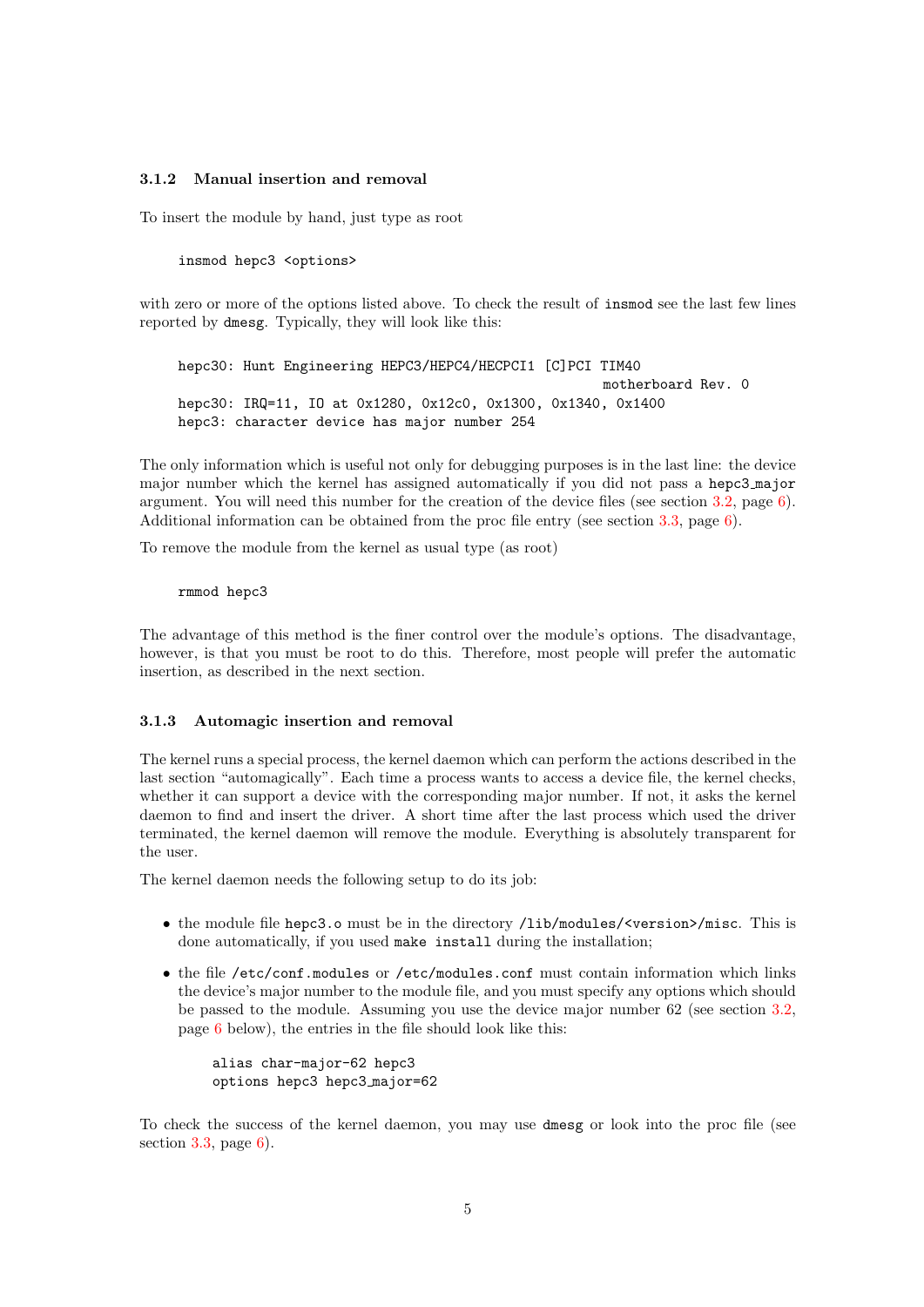#### <span id="page-5-2"></span><span id="page-5-0"></span>3.2 Creating device files

The linux kernel identifies drivers the *major numbers* of the device files. The *minor numbers* are used to identify the specific ports on each board. To create the device files, enter (as root) for each comport of every board

mknod /dev/<name> c <major> <minor>

Although you might use any name you like, the suggested scheme is listed in table [1](#page-5-3), whereas the minor numbers must be the listed ones. The major number is, of course, the one which you either defined for the module or got from the kernel (see sections [3.1.2](#page-4-0) and [3.1.3](#page-4-1) above).

Check the access flags of the device files; if you want to grant access to them for other users, you usually will have to change them using chmod.

#### <span id="page-5-1"></span>3.3 Reading status information

If you have support for the proc filesystem compiled into your kernel, you cat get some more specific information about the status of the driver and all boards by typing

#### cat /proc/hepc3

A typical output will look like this<sup>[2](#page-5-4)</sup>:

```
Hunt Engineering HEPC3/HEPC4/HECPCI1 [C]PCI TIM40 motherboards
1 board(s), device major number is 62
driver version 1.1.0
port A uses DMA io, port B interrupt driven io
hepc30: Rev. 0, IRQ=11, IO at 0x1280, 0x12c0, 0x1300, 0x1340, 0x1400
  A: active (0x1), buffered (i/o) 0/0; byte swap disabled
  B: passive (0x4d), buffered (i/o) 0/0; byte swap enabled
```
Apart from the general information (number of boards, device major number, port A uses DMA or interrupt driven io), the following data is listed for each board:

• interrupt line and io addresses. This data is important only for debugging purposes;

<span id="page-5-4"></span>2 It will be a little bit more formatted on your terminal...

| Board            | <b>Minor Number</b>     | <b>Device File Name</b>     |
|------------------|-------------------------|-----------------------------|
| 1st              | port $\overline{A: 0}$  | hepc30_a                    |
|                  | port $B: 1$             | hepc30_b                    |
| 2nd              | port A: $\overline{4}$  | hepc31_a                    |
|                  | port $\overline{B:5}$   | hepc31_b                    |
| 3rd              | port $A: 8$             | hepc32_a                    |
|                  | port $\overline{B: 9}$  | hepc32_b                    |
| $\boldsymbol{n}$ | port A: $4 \cdot (n-1)$ | hepc3 $(n-1)$ <sub>a</sub>  |
|                  | port B: $4\cdot(n-1)+1$ | hepc3 $(n-1)$ <sub>-b</sub> |

<span id="page-5-3"></span>Table 1: device numbering and naming scheme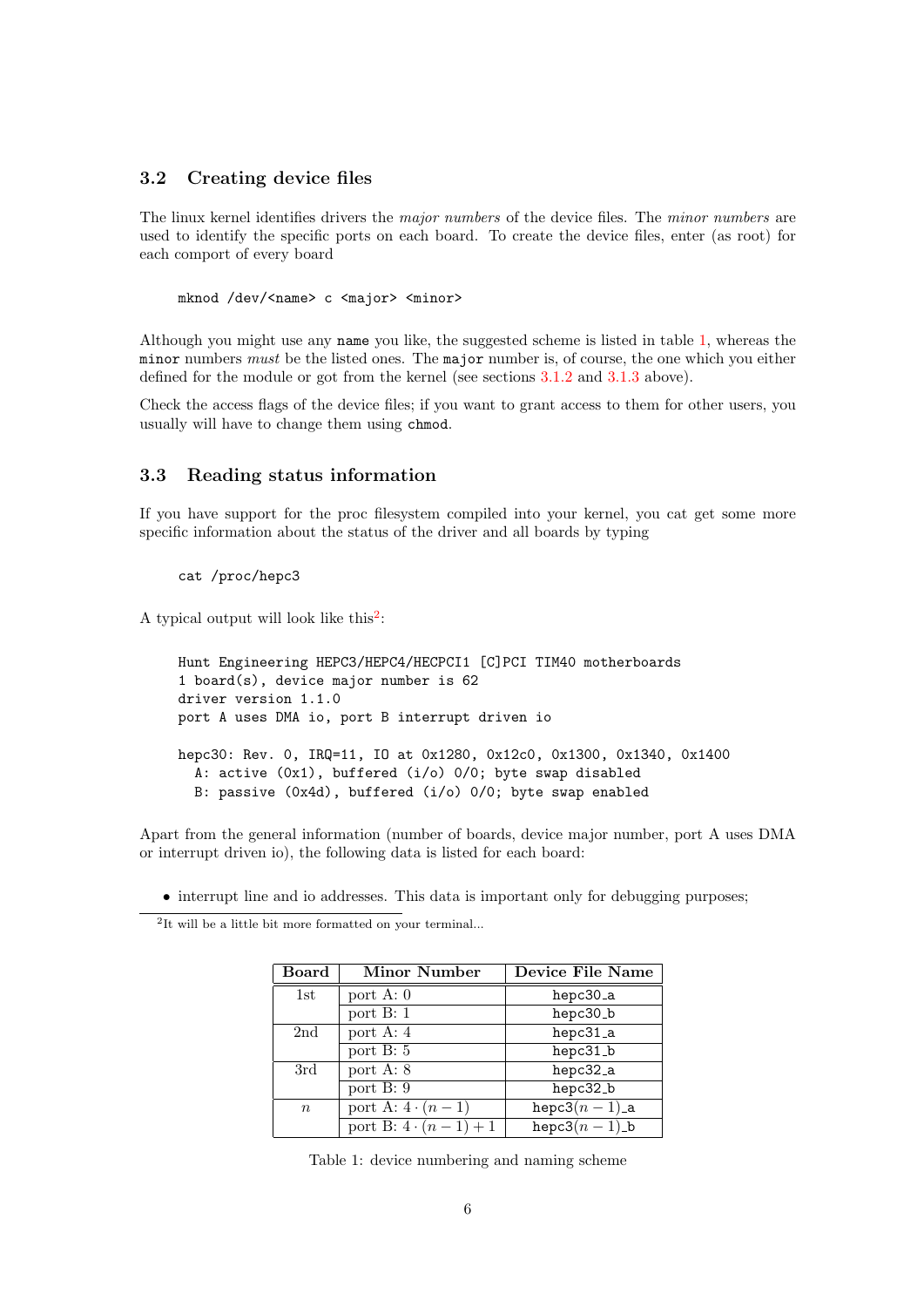<span id="page-6-5"></span>• whether a process uses a port ("active") or not ("passive"), the current port control flags, the number of bufferd input and output 4-byte words and the byte swapping scheme.

If the module was configured with the with-verbose-errors option (see section [2.2](#page-2-2), page [3\)](#page-2-3) some additional information about the state of the AMCC S5933 internal registers is printed.

## <span id="page-6-0"></span>4 Accessing comports from user programs

User programs communicate to a comport on a HEPC3, HEPC4 or HECPCI1 through simple file io operations.

#### <span id="page-6-1"></span>4.1 lseek

This operation is not implemented (and does not make sense). It always returns -ESPIPE upon call.

#### <span id="page-6-2"></span>4.2 read and write

These calls work as expected, but with the following exceptions:

- due to the fact that all communication to and from the dsp board has to be organised in 4-byte words, the size t count parameter has to be a multiple of four, otherwise the functions returns -EINVAL;
- in blocking io mode, the driver guarantees that all data is transferred in a single call (the functions return either an error or count in this case). In non-blocking mode the behaviour is the expected one.

#### <span id="page-6-3"></span>4.3 select and poll

These calls work as expected. Note: poll is implemented only for Linux 2.2.x and above.

#### <span id="page-6-4"></span>4.4 ioctl

Note: To use ioctl calls for the hepc3 module, you need to include the file hepc3.h.

The following ioctl's are provided (a third argument has to be supplied only if indicated):

HEPC3 IO B RES resets the whole board and any hardware conntected to the RESET output of the board by asserting the reset line, so use this function with due care. Unless hepc3 secure (see section [3.1.1,](#page-3-2) page [4\)](#page-3-4) has been set to zero, the calling process must have superuser privileges for this operation. Otherwise, -EPERM is returned.

Note: This operation is performed automatically during the installation of the driver.

- HEPC3\_IO\_P\_RES resets the port connected with device handle d.
- HEPC3 IO G ISTAT ioctl has to be called with a \*int as third argument. It is filled with the minimum number of 4-byte words which can be read from the device handle d.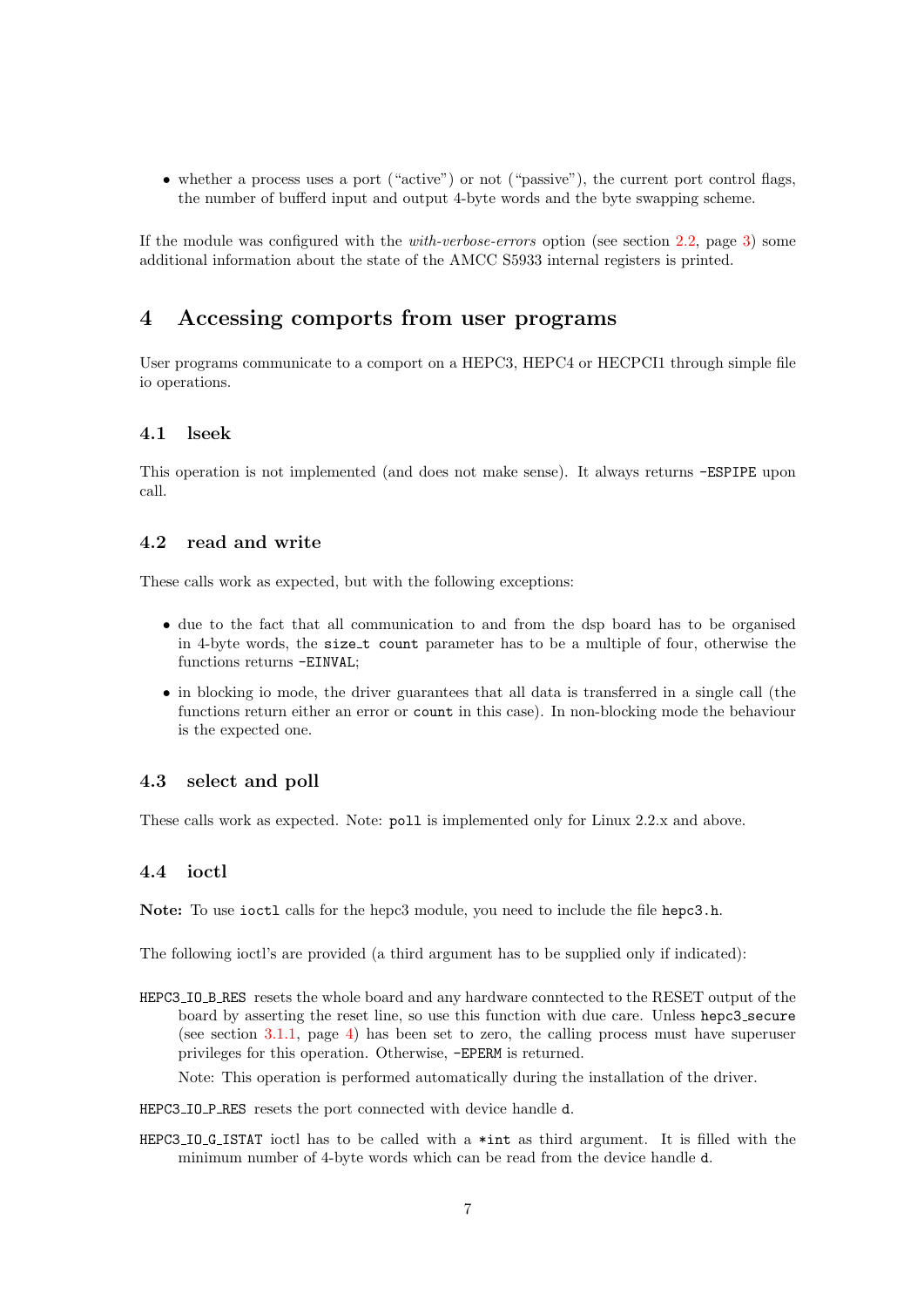- <span id="page-7-4"></span>HEPC3 IO G OSTAT ioctl has to be called with a \*int as third argument. It is filled with the minimum number of 4-byte words which can be written to the device handle d.
- HEPC3 IO G CNFG ioctl has to be called with a \*int as third argument. It is filled with the status of the config line of device handle d.
- HEPC3 IO S SWAP ioctl has to be called with a \*int as third argument. If it points to a value  $\neq 0$ , internal byte swapping in the data path is enabled for the port connected with device handle d, otherwise it is disabled. On a big endian machine (like the Apple PowerMac) byte swapping is enabled by default, on little endian machines (like ix86) it is not.
- HEPC3 IO G SWAP ioctl has to be called with a \*int as third argument. It is filled with the current internal byte swap setting for the port connected with device handle d (see HEPC3\_IO\_S\_SWAP above).

#### <span id="page-7-0"></span>4.5 open and close

These calls work as expected. Both blocking and non-blocking io are supported. The file name to be used for the open call is the device name (see section [3.2](#page-5-0), page [6](#page-5-2)).

## <span id="page-7-1"></span>5 Platform specific remarks

#### <span id="page-7-2"></span>5.1 Intel

The hepc3 module works with Linux versions 2.0.x and 2.2.x. It supports PCI Bus Master DMA, but during the tests a HECPCI1 CompactPCI card failed with "hard" kernel lockups on a CC5 industrial pc made by or-SBS industrial computers. The reason for this is a bad layout of the cpu device.

Another problem arises on motherboards with Intel's 440 chipsets. PCI Bus Master DMA works in principle, but sometimes some words contain invalid data. The reason for this problem is a bad interaction between the 440 bridge and the AMCC S5933 (which serves as PCI chip on the Hunt cards) if the CPU goes to sleep mode<sup>[3](#page-7-5)</sup>. During idle times, Linux issues a hlt instruction to the cpu which will then "sleep" until the next interrupt occurs. This has been good practice since the days of the PDP11; it reduces the power consumption of the cpu and increases its lifetime.

You may notice, that the S5933/Intel 440/DMA combination will actually work with Winbloze. For no good reason, Winbloze does loop during idle times, keeping the cpu pretty hot, but this time it prevents errors with DMA. You should, however, remember, that some day Microsnot might tell you, that their clever design engineers "invented" a new method to save power during cpu idle times. Then you will have a problem...

#### <span id="page-7-3"></span>5.2 PowerPC

The module was tested with LinuxPPC Release 5, based upon a 2.2.6 kernel, on a Power Macintosh 7300/166, and worked without any problems both with and without PCI Bus Master DMA. As the PowerPC is a big endian machine, byte swapping is enabled by default (see section [4.4,](#page-6-4) page [7](#page-6-5) above).

Apart form the byte-swapping code (which might also be useful on other platforms), the driver does not contain *any* PowerPC specific stuff<sup>[4](#page-7-6)</sup>. Therefore, the driver should also work with other Linux 2.2 based PowerPC systems, but this was not tested. The module might also work with MkLinux which is 2.0 based, but again this was not tested. Please mail me your experiences.

<sup>3</sup> It became not quite clear, whether it is AMCC's or Intel's fault, but AMCC will upgrade their silicon.

<span id="page-7-6"></span><span id="page-7-5"></span><sup>4</sup>There were, however, some minor problems as listed in the next section. Furthermore, the device is not enabled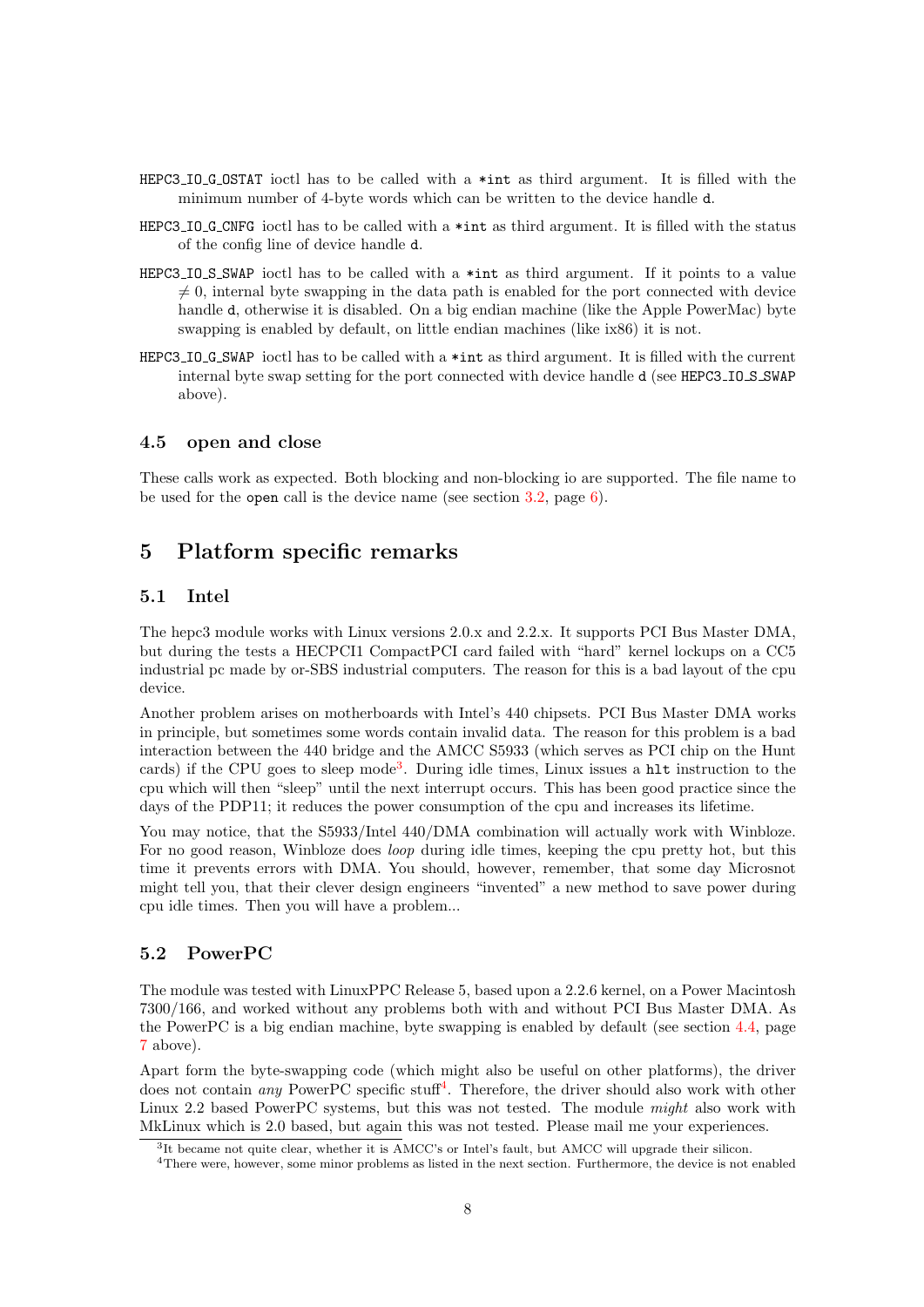#### <span id="page-8-2"></span><span id="page-8-0"></span>5.3 Other platforms and porting guide

Due to the high level of platform independence, the module should also work on other systems with PCI busses, e.g. Alpha's or Sparc's, but due to the lack of hardware, this was not tested<sup>[5](#page-8-3)</sup>.

If you want to test the module on such hardware or do some porting, here are a couple of hints and common pitfalls which might help in doing the job:

- *storage sizes:* I tried to avoid data types whose storage sizes might vary on different platforms, but I can not guarantee, that I found all critical variables.
- endianess issues: on the PowerPC (which is a big endian) "in" and "out" commands are translated (swapped) correctly, so endianess is not a problem. PCI Bus Master transfers, however, are not, therefore (if you look into the code) the setting of the byte swap flag is reverted in this case. Remember, that this might be totally different on another platform.
- do not trust PCI registers: due to remapping by the kernel, PCI registers might tell you other base addresses and interrupts than those the kernel uses (this was a problem on the PowerPC). Therefore, this data is read from the kernel structure, which is always correct and safer, anyway. You should, however, note, that this code is used only for Linux 2.2 (I do not have a working 2.0 version on a Power Macintosh).

Please mail me your experiences (good or bad)!

## <span id="page-8-1"></span>A License

#### GNU GENERAL PUBLIC LICENSE Version 2, June 1991

Copyright © 1989, 1991 Free Software Foundation, Inc. 675 Mass Ave, Cambridge, MA 02139, USA Everyone is permitted to copy and distribute verbatim copies of this license document, but changing it is not allowed.

#### Preamble

The licenses for most software are designed to take away your freedom to share and change it. By contrast, the GNU General Public License is intended to guarantee your freedom to share and change free software–to make sure the software is free for all its users. This General Public License applies to most of the Free Software Foundation's software and to any other program whose authors commit to using it. (Some other Free Software Foundation software is covered by the GNU Library General Public License instead.) You can apply it to your programs, too.

When we speak of free software, we are referring to freedom, not price. Our General Public Licenses are designed to make sure that you have the freedom to distribute copies of free software (and charge for this service if you wish), that you receive source code or can get it if you want it, that you can change the software or use pieces of it in new free programs; and that you know you can do these things.

automatically in the PCI Command Register (as on Intel), maybe because the card does not "talk" correctly with OpenFirmware. Now these flags are set explicitly which is a "paranoia setting" on Intel (and maybe other platforms).

<span id="page-8-3"></span><sup>&</sup>lt;sup>5</sup>If anybody has a spare Alpha or Sparc, my address is on the cover page ;-)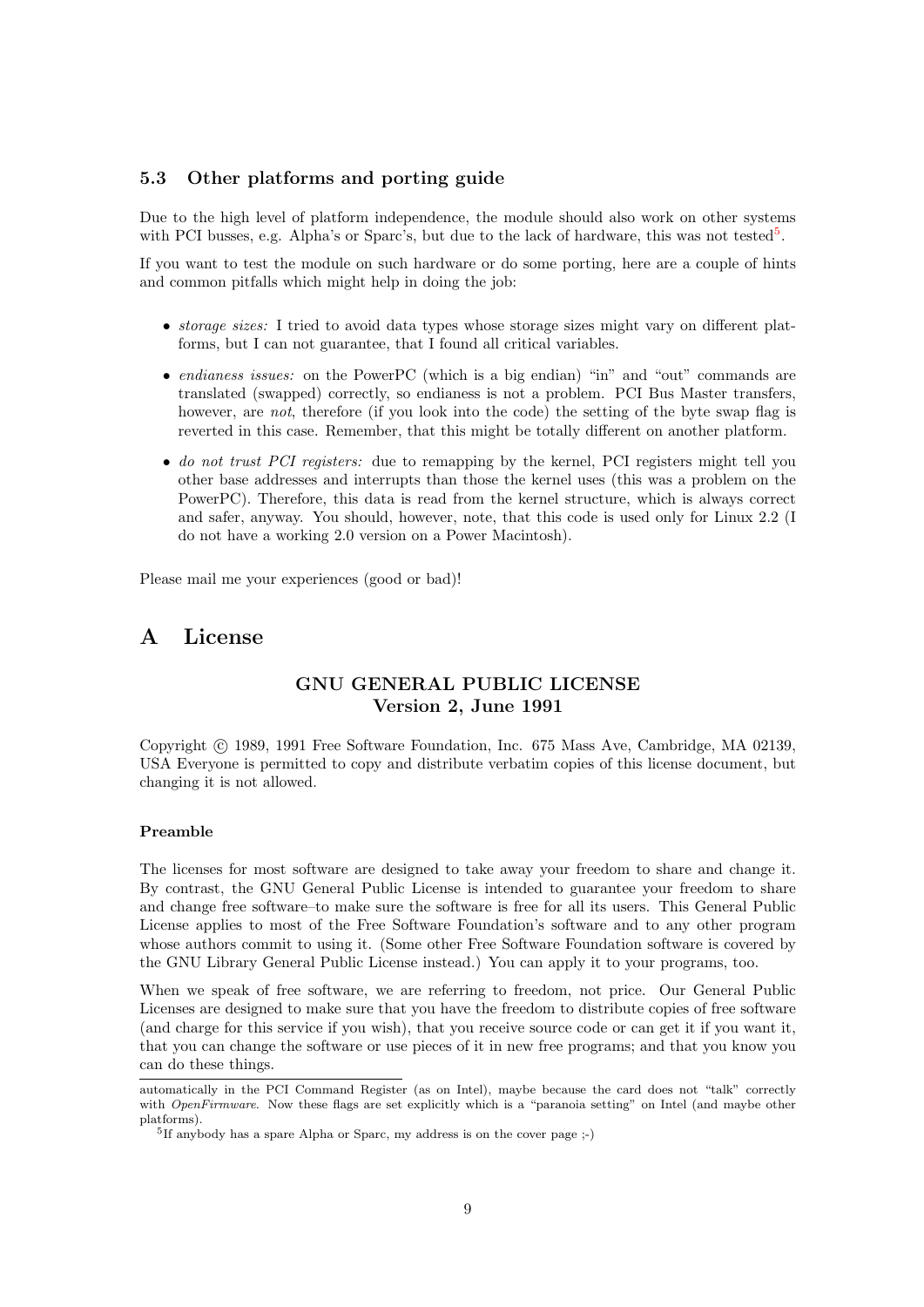To protect your rights, we need to make restrictions that forbid anyone to deny you these rights or to ask you to surrender the rights. These restrictions translate to certain responsibilities for you if you distribute copies of the software, or if you modify it.

For example, if you distribute copies of such a program, whether gratis or for a fee, you must give the recipients all the rights that you have. You must make sure that they, too, receive or can get the source code. And you must show them these terms so they know their rights.

We protect your rights with two steps: (1) copyright the software, and (2) offer you this license which gives you legal permission to copy, distribute and/or modify the software.

Also, for each author's protection and ours, we want to make certain that everyone understands that there is no warranty for this free software. If the software is modified by someone else and passed on, we want its recipients to know that what they have is not the original, so that any problems introduced by others will not reflect on the original authors' reputations.

Finally, any free program is threatened constantly by software patents. We wish to avoid the danger that redistributors of a free program will individually obtain patent licenses, in effect making the program proprietary. To prevent this, we have made it clear that any patent must be licensed for everyone's free use or not licensed at all.

The precise terms and conditions for copying, distribution and modification follow.

#### GNU GENERAL PUBLIC LICENSE TERMS AND CONDITIONS FOR COPY-ING, DISTRIBUTION AND MODIFICATION

0. This License applies to any program or other work which contains a notice placed by the copyright holder saying it may be distributed under the terms of this General Public License. The "Program", below, refers to any such program or work, and a "work based on the Program" means either the Program or any derivative work under copyright law: that is to say, a work containing the Program or a portion of it, either verbatim or with modifications and/or translated into another language. (Hereinafter, translation is included without limitation in the term "modification".) Each licensee is addressed as "you".

Activities other than copying, distribution and modification are not covered by this License; they are outside its scope. The act of running the Program is not restricted, and the output from the Program is covered only if its contents constitute a work based on the Program (independent of having been made by running the Program). Whether that is true depends on what the Program does.

1. You may copy and distribute verbatim copies of the Program's source code as you receive it, in any medium, provided that you conspicuously and appropriately publish on each copy an appropriate copyright notice and disclaimer of warranty; keep intact all the notices that refer to this License and to the absence of any warranty; and give any other recipients of the Program a copy of this License along with the Program.

You may charge a fee for the physical act of transferring a copy, and you may at your option offer warranty protection in exchange for a fee.

- 2. You may modify your copy or copies of the Program or any portion of it, thus forming a work based on the Program, and copy and distribute such modifications or work under the terms of Section 1 above, provided that you also meet all of these conditions:
	- (a) You must cause the modified files to carry prominent notices stating that you changed the files and the date of any change.
	- (b) You must cause any work that you distribute or publish, that in whole or in part contains or is derived from the Program or any part thereof, to be licensed as a whole at no charge to all third parties under the terms of this License.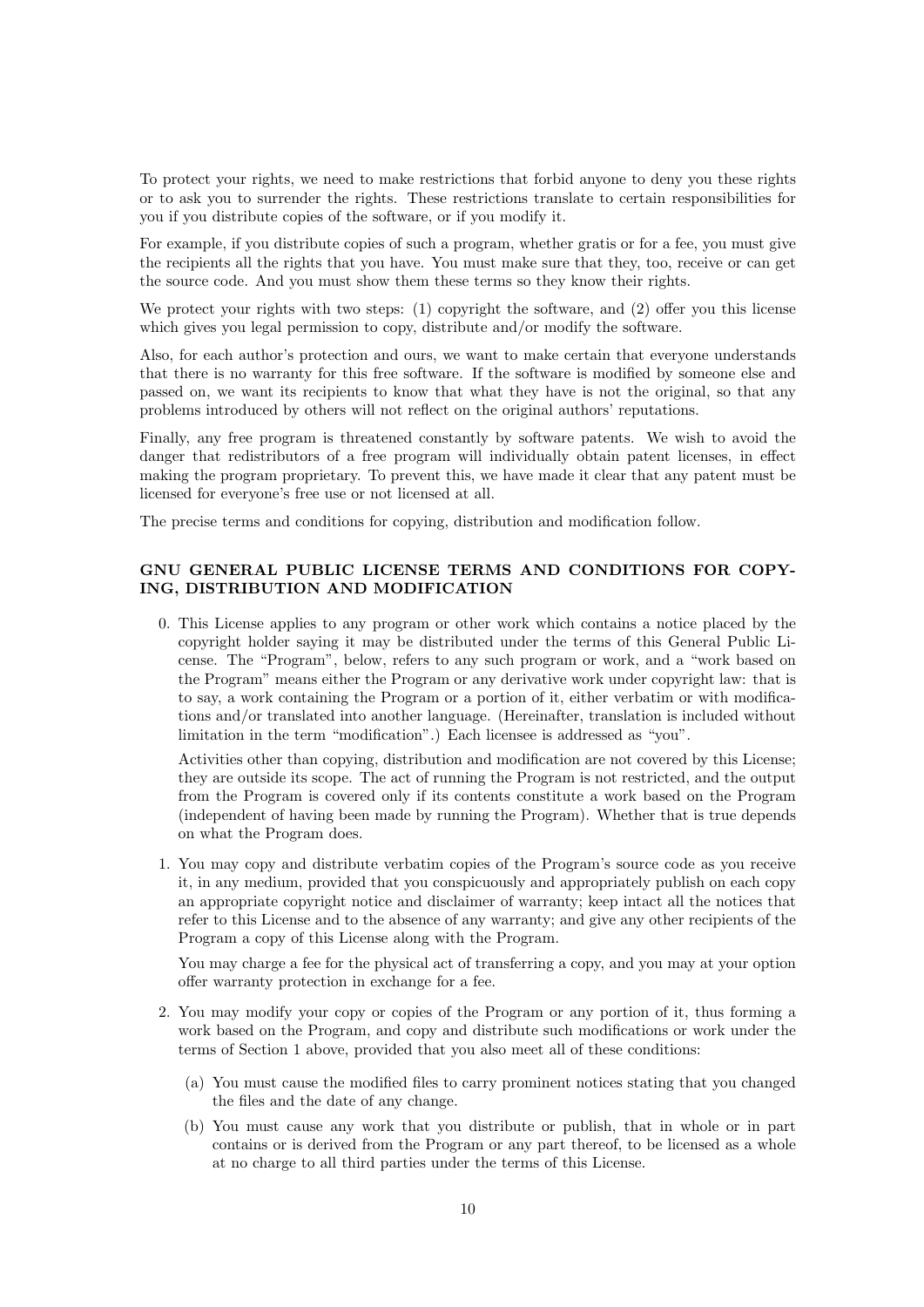(c) If the modified program normally reads commands interactively when run, you must cause it, when started running for such interactive use in the most ordinary way, to print or display an announcement including an appropriate copyright notice and a notice that there is no warranty (or else, saying that you provide a warranty) and that users may redistribute the program under these conditions, and telling the user how to view a copy of this License. (Exception: if the Program itself is interactive but does not normally print such an announcement, your work based on the Program is not required to print an announcement.) These requirements apply to the modified work as a whole. If identifiable sections of that work are not derived from the Program, and can be reasonably considered independent and separate works in themselves, then this License, and its terms, do not apply to those sections when you distribute them as separate works. But when you distribute the same sections as part of a whole which is a work based on the Program, the distribution of the whole must be on the terms of this License, whose permissions for other licensees extend to the entire whole, and thus to each and every part regardless of who wrote it.

Thus, it is not the intent of this section to claim rights or contest your rights to work written entirely by you; rather, the intent is to exercise the right to control the distribution of derivative or collective works based on the Program.

In addition, mere aggregation of another work not based on the Program with the Program (or with a work based on the Program) on a volume of a storage or distribution medium does not bring the other work under the scope of this License.

- 3. You may copy and distribute the Program (or a work based on it, under Section 2) in object code or executable form under the terms of Sections 1 and 2 above provided that you also do one of the following:
	- (a) Accompany it with the complete corresponding machine-readable source code, which must be distributed under the terms of Sections 1 and 2 above on a medium customarily used for software interchange; or,
	- (b) Accompany it with a written offer, valid for at least three years, to give any third party, for a charge no more than your cost of physically performing source distribution, a complete machine-readable copy of the corresponding source code, to be distributed under the terms of Sections 1 and 2 above on a medium customarily used for software interchange; or,
	- (c) Accompany it with the information you received as to the offer to distribute corresponding source code. (This alternative is allowed only for noncommercial distribution and only if you received the program in object code or executable form with such an offer, in accord with Subsection b above.)

The source code for a work means the preferred form of the work for making modifications to it. For an executable work, complete source code means all the source code for all modules it contains, plus any associated interface definition files, plus the scripts used to control compilation and installation of the executable. However, as a special exception, the source code distributed need not include anything that is normally distributed (in either source or binary form) with the major components (compiler, kernel, and so on) of the operating system on which the executable runs, unless that component itself accompanies the executable.

If distribution of executable or object code is made by offering access to copy from a designated place, then offering equivalent access to copy the source code from the same place counts as distribution of the source code, even though third parties are not compelled to copy the source along with the object code.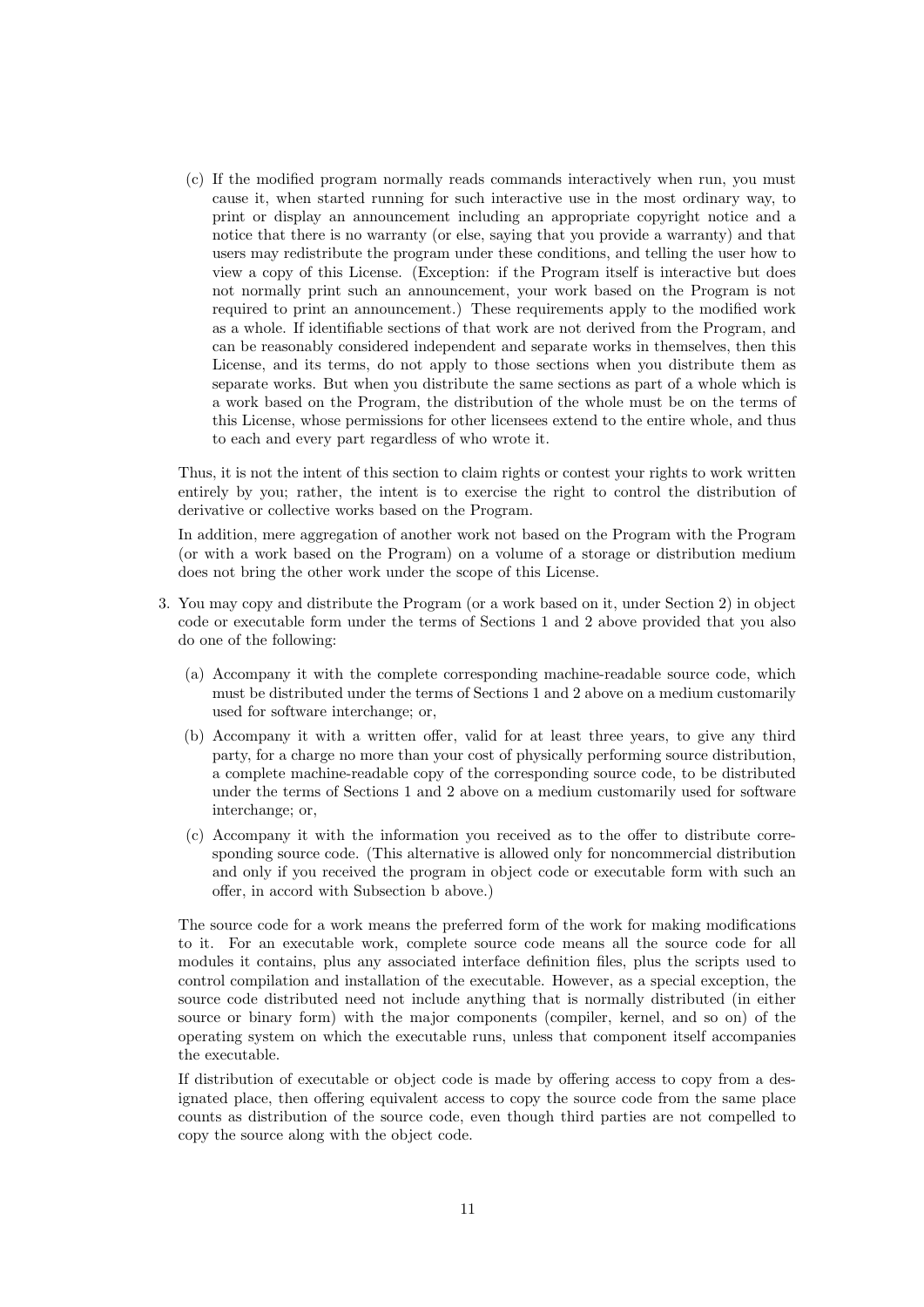- 4. You may not copy, modify, sublicense, or distribute the Program except as expressly provided under this License. Any attempt otherwise to copy, modify, sublicense or distribute the Program is void, and will automatically terminate your rights under this License. However, parties who have received copies, or rights, from you under this License will not have their licenses terminated so long as such parties remain in full compliance.
- 5. You are not required to accept this License, since you have not signed it. However, nothing else grants you permission to modify or distribute the Program or its derivative works. These actions are prohibited by law if you do not accept this License. Therefore, by modifying or distributing the Program (or any work based on the Program), you indicate your acceptance of this License to do so, and all its terms and conditions for copying, distributing or modifying the Program or works based on it.
- 6. Each time you redistribute the Program (or any work based on the Program), the recipient automatically receives a license from the original licensor to copy, distribute or modify the Program subject to these terms and conditions. You may not impose any further restrictions on the recipients' exercise of the rights granted herein. You are not responsible for enforcing compliance by third parties to this License.
- 7. If, as a consequence of a court judgment or allegation of patent infringement or for any other reason (not limited to patent issues), conditions are imposed on you (whether by court order, agreement or otherwise) that contradict the conditions of this License, they do not excuse you from the conditions of this License. If you cannot distribute so as to satisfy simultaneously your obligations under this License and any other pertinent obligations, then as a consequence you may not distribute the Program at all. For example, if a patent license would not permit royalty-free redistribution of the Program by all those who receive copies directly or indirectly through you, then the only way you could satisfy both it and this License would be to refrain entirely from distribution of the Program.

If any portion of this section is held invalid or unenforceable under any particular circumstance, the balance of the section is intended to apply and the section as a whole is intended to apply in other circumstances.

It is not the purpose of this section to induce you to infringe any patents or other property right claims or to contest validity of any such claims; this section has the sole purpose of protecting the integrity of the free software distribution system, which is implemented by public license practices. Many people have made generous contributions to the wide range of software distributed through that system in reliance on consistent application of that system; it is up to the author/donor to decide if he or she is willing to distribute software through any other system and a licensee cannot impose that choice.

This section is intended to make thoroughly clear what is believed to be a consequence of the rest of this License.

- 8. If the distribution and/or use of the Program is restricted in certain countries either by patents or by copyrighted interfaces, the original copyright holder who places the Program under this License may add an explicit geographical distribution limitation excluding those countries, so that distribution is permitted only in or among countries not thus excluded. In such case, this License incorporates the limitation as if written in the body of this License.
- 9. The Free Software Foundation may publish revised and/or new versions of the General Public License from time to time. Such new versions will be similar in spirit to the present version, but may differ in detail to address new problems or concerns.

Each version is given a distinguishing version number. If the Program specifies a version number of this License which applies to it and "any later version", you have the option of following the terms and conditions either of that version or of any later version published by the Free Software Foundation. If the Program does not specify a version number of this License, you may choose any version ever published by the Free Software Foundation.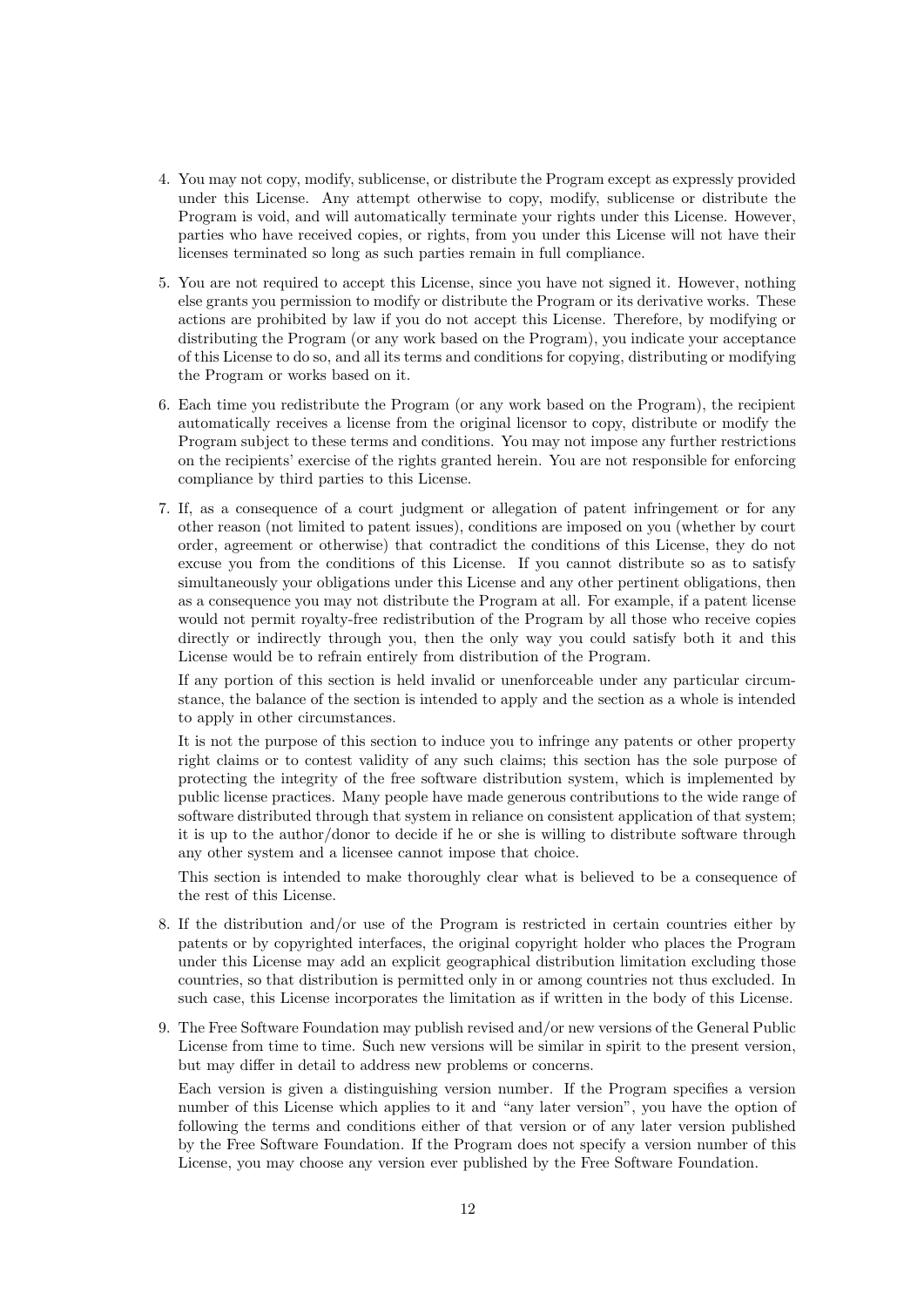10. If you wish to incorporate parts of the Program into other free programs whose distribution conditions are different, write to the author to ask for permission. For software which is copyrighted by the Free Software Foundation, write to the Free Software Foundation; we sometimes make exceptions for this. Our decision will be guided by the two goals of preserving the free status of all derivatives of our free software and of promoting the sharing and reuse of software generally.

#### NO WARRANTY

- 11. BECAUSE THE PROGRAM IS LICENSED FREE OF CHARGE, THERE IS NO WAR-RANTY FOR THE PROGRAM, TO THE EXTENT PERMITTED BY APPLICABLE LAW. EXCEPT WHEN OTHERWISE STATED IN WRITING THE COPYRIGHT HOLDERS AND/OR OTHER PARTIES PROVIDE THE PROGRAM "AS IS" WITHOUT WARRANTY OF ANY KIND, EITHER EXPRESSED OR IMPLIED, INCLUDING, BUT NOT LIMITED TO, THE IMPLIED WARRANTIES OF MERCHANTABILITY AND FITNESS FOR A PARTICULAR PUR-POSE. THE ENTIRE RISK AS TO THE QUALITY AND PERFORMANCE OF THE PROGRAM IS WITH YOU. SHOULD THE PROGRAM PROVE DEFECTIVE, YOU ASSUME THE COST OF ALL NECESSARY SERVICING, REPAIR OR CORRECTION.
- 12. IN NO EVENT UNLESS REQUIRED BY APPLICABLE LAW OR AGREED TO IN WRITING WILL ANY COPYRIGHT HOLDER, OR ANY OTHER PARTY WHO MAY MODIFY AND/OR REDISTRIBUTE THE PROGRAM AS PERMITTED ABOVE, BE LIABLE TO YOU FOR DAMAGES, INCLUDING ANY GENERAL, SPECIAL, INCI-DENTAL OR CONSEQUENTIAL DAMAGES ARISING OUT OF THE USE OR INABIL-ITY TO USE THE PROGRAM (INCLUDING BUT NOT LIMITED TO LOSS OF DATA OR DATA BEING RENDERED INACCURATE OR LOSSES SUSTAINED BY YOU OR THIRD PARTIES OR A FAILURE OF THE PROGRAM TO OPERATE WITH ANY OTHER PROGRAMS), EVEN IF SUCH HOLDER OR OTHER PARTY HAS BEEN AD-VISED OF THE POSSIBILITY OF SUCH DAMAGES.

#### END OF TERMS AND CONDITIONS

#### How to Apply These Terms to Your New Programs

If you develop a new program, and you want it to be of the greatest possible use to the public, the best way to achieve this is to make it free software which everyone can redistribute and change under these terms.

To do so, attach the following notices to the program. It is safest to attach them to the start of each source file to most effectively convey the exclusion of warranty; and each file should have at least the "copyright" line and a pointer to where the full notice is found.

 $\alpha$  is the program's name and a brief idea of what it does.  $\geq$  Copyright (c) 19yy  $\leq$  name of author>

This program is free software; you can redistribute it and/or modify it under the terms of the GNU General Public License as published by the Free Software Foundation; either version 2 of the License, or (at your option) any later version.

This program is distributed in the hope that it will be useful, but WITHOUT ANY WARRANTY; without even the implied warranty of MERCHANTABILITY or FITNESS FOR A PARTICULAR PURPOSE. See the GNU General Public License for more details.